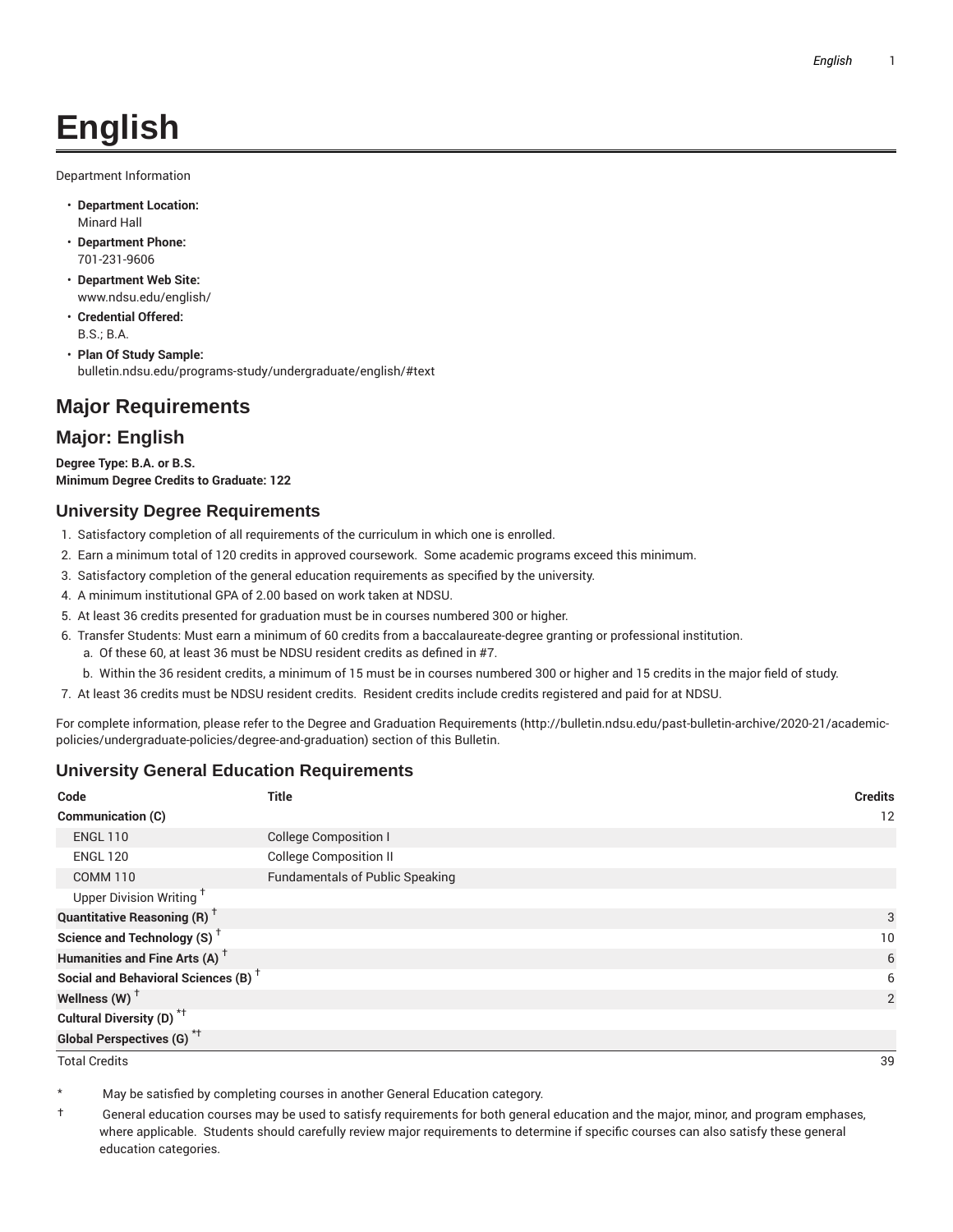• A list of university approved general education courses and administrative policies are available here (http://bulletin.ndsu.edu/past-bulletinarchive/2020-21/academic-policies/undergraduate-policies/general-education/#genedcoursestext).

### **Arts, Humanities, and Social Sciences**

#### **Degree Requirements**

**Bachelor of Science (B.S.) Degree –** The completion of a minor program of study, a second major, or a second degree is required.

**Bachelor of Arts (B.A.) Degree –** Second year language proficiency at college level required.

#### **Arts, Humanities and Social Sciences College Requirements**

An additional 9 credits are required by the College of Arts, Humanities and Social Sciences for all Bachelor of Science and Bachelor of Arts degree programs of study, except the Bachelor of Fine Arts degree, the Bachelor of Music degree, the Bachelor of Science in Architecture degree, and the Bachelor of Science degree with a major in Environmental Design:

| Code                 | Title                                                                                                                                                                                                                                                                                                                                                              | <b>Credits</b> |
|----------------------|--------------------------------------------------------------------------------------------------------------------------------------------------------------------------------------------------------------------------------------------------------------------------------------------------------------------------------------------------------------------|----------------|
|                      | <b>AH&amp;SS College Requirements</b>                                                                                                                                                                                                                                                                                                                              |                |
|                      | Courses used to satisfy any general education requirement cannot be used to also count toward the AH&SS College Requirements. A<br>minimum of three credits is required in each of the 3 following areas for a total of 9 credits. Choose only those courses with the prefixes<br>listed for each area. A course with the WGS prefix can only be used in one area. |                |
|                      | <b>Area One: Humanities</b>                                                                                                                                                                                                                                                                                                                                        | 3              |
|                      | ARB, ENGL, FREN, GERM, HIST, HUM, PHIL, RELS, SPAN, or WGS                                                                                                                                                                                                                                                                                                         |                |
|                      | <b>Area Two: Social Sciences</b>                                                                                                                                                                                                                                                                                                                                   | 3              |
|                      | ANTH. CJ. COMM. EMGT. POLS. SOC. or WGS                                                                                                                                                                                                                                                                                                                            |                |
|                      | Area Three: Fine Arts                                                                                                                                                                                                                                                                                                                                              | 3              |
|                      | ARCH, ART, ENVD, LA, MUSC, or THEA                                                                                                                                                                                                                                                                                                                                 |                |
| <b>Total Credits</b> |                                                                                                                                                                                                                                                                                                                                                                    | q              |

### **Major requirements**

Students must earn a grade of 'C' or better in all courses used to fulfill requirements for the English major. These courses may only be repeated once.

| Code                                                           | <b>Title</b>                                                                             | <b>Credits</b> |
|----------------------------------------------------------------|------------------------------------------------------------------------------------------|----------------|
| <b>Major Requirements</b>                                      |                                                                                          |                |
| <b>ENGL 167</b>                                                | Introduction to English Studies                                                          | 3              |
| <b>ENGL 272</b>                                                | Literary Analysis                                                                        | 3              |
| <b>ENGL 275</b>                                                | Introduction to Writing Studies                                                          | 3              |
| <b>ENGL 358</b>                                                | Writing in the Humanities and Social Sciences (May satisfy general education category C) | 3              |
| <b>ENGL 467</b>                                                | <b>English Studies Capstone Experience</b>                                               | 3              |
| Lower Division Elective Courses - Select one of the following: |                                                                                          | 3              |
| <b>ENGL 209</b>                                                | Introduction to Linguistics                                                              |                |
| <b>ENGL 220</b>                                                | Introduction to Literature                                                               |                |
| <b>ENGL 222</b>                                                | Introduction to Poetry                                                                   |                |
| <b>ENGL 229</b>                                                | Introduction to Creative Writing                                                         |                |
| Literature Survey Courses - Select one of the following:       |                                                                                          | 3              |
| <b>ENGL 240</b>                                                | <b>World Literature Masterpieces</b>                                                     |                |
| <b>ENGL 251</b>                                                | <b>British Literature I</b>                                                              |                |
| <b>ENGL 317</b>                                                | American Literature I                                                                    |                |
| Select one of the following:                                   |                                                                                          | 3              |
| <b>ENGL 252</b>                                                | <b>British Literature II</b>                                                             |                |
| <b>ENGL 262</b>                                                | American Literature II                                                                   |                |
| Cultural Diversity Courses - Select two of the following:      |                                                                                          | 6              |
| <b>ENGL 330</b>                                                | <b>Women's Writing</b>                                                                   |                |
| <b>ENGL 331</b>                                                | <b>Contemporary Women Writers</b>                                                        |                |
| <b>ENGL 335</b>                                                | <b>Multicultural Writers</b>                                                             |                |
| <b>ENGL 336</b>                                                | Literature and The Environment                                                           |                |
| <b>ENGL 340</b>                                                | 19th Century American Fiction                                                            |                |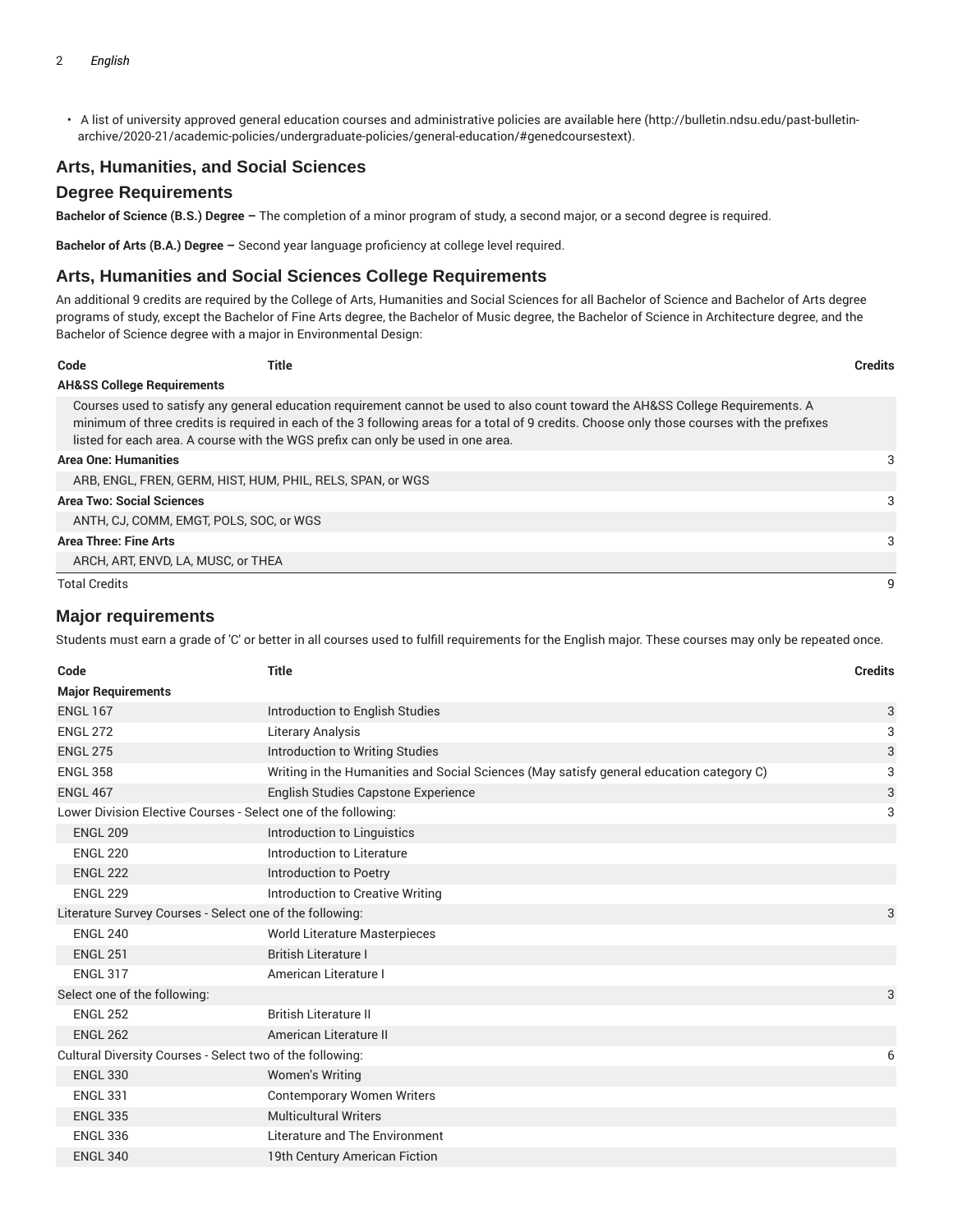| English |  |
|---------|--|
|         |  |

| <b>ENGL 341</b>                                        | <b>Contemporary American Fiction</b>            |    |  |
|--------------------------------------------------------|-------------------------------------------------|----|--|
| <b>ENGL 345</b>                                        | Themes in American Culture                      |    |  |
| <b>ENGL 375</b>                                        | The Bible as Literature                         |    |  |
| <b>ENGL 379</b>                                        | <b>Study Tour Abroad</b>                        |    |  |
| <b>ENGL 385</b>                                        | <b>British Fiction</b>                          |    |  |
| <b>ENGL 435</b>                                        | Young Adult Literature in a Multicultural World |    |  |
| <b>ENGL 453</b>                                        | Social and Regional Varieties of English        |    |  |
| <b>ENGL 454</b>                                        | Language Bias                                   |    |  |
| <b>ENGL 455</b>                                        | International Technical Writing                 |    |  |
| <b>ENGL 456</b>                                        | Literacy, Culture and Identity                  |    |  |
| <b>ENGL 474</b>                                        | Native American Literature                      |    |  |
| Upper Division Elective Courses: 300-400 level courses |                                                 |    |  |
| ENGL                                                   | 300-400 Level Courses                           | 6  |  |
| <b>ENGL</b>                                            | 400 Level Courses                               | 9  |  |
| <b>Total Credits</b>                                   |                                                 | 45 |  |

Degree Notes:

• Students who major in English and declare a minor in English-Writing option or English-Studies option must have 12 unique credits in the minor that were not taken as part of the major requirements.

# **Minor Requirements**

## **Minor: English - Literature Option**

#### **Required Credits: 21**

| Code                                                  | <b>Title</b>                         | <b>Credits</b> |
|-------------------------------------------------------|--------------------------------------|----------------|
| <b>Required Course</b>                                |                                      |                |
| <b>ENGL 272</b>                                       | <b>Literary Analysis</b>             | 3              |
| Early Period Literature Survey Course: Select one     |                                      | 3              |
| <b>ENGL 240</b>                                       | World Literature Masterpieces        |                |
| <b>ENGL 251</b>                                       | <b>British Literature I</b>          |                |
| <b>ENGL 317</b>                                       | American Literature I                |                |
| Later Period Literature Survey Courses: Select one    |                                      | 3              |
| <b>ENGL 252</b>                                       | <b>British Literature II</b>         |                |
| <b>ENGL 262</b>                                       | American Literature II               |                |
| Minor Electives: Select 9 credits from the following: |                                      | 9              |
| 200 Level Coursework (no more than 3 credits):        |                                      |                |
| <b>ENGL 220</b>                                       | Introduction to Literature           |                |
| <b>ENGL 222</b>                                       | Introduction to Poetry               |                |
| <b>ENGL 225</b>                                       | Introduction to Film                 |                |
| <b>ENGL 231</b>                                       | The Bible as Literature              |                |
| 300 Level Coursework:                                 |                                      |                |
| <b>ENGL 330</b>                                       | Women's Writing                      |                |
| <b>ENGL 331</b>                                       | <b>Contemporary Women Writers</b>    |                |
| <b>ENGL 333</b>                                       | <b>Fantasy and Science Fiction</b>   |                |
| <b>ENGL 335</b>                                       | <b>Multicultural Writers</b>         |                |
| <b>ENGL 336</b>                                       | Literature and The Environment       |                |
| <b>ENGL 340</b>                                       | 19th Century American Fiction        |                |
| <b>ENGL 341</b>                                       | <b>Contemporary American Fiction</b> |                |
| <b>ENGL 345</b>                                       | Themes in American Culture           |                |
| <b>ENGL 376</b>                                       | Poetry of Rock                       |                |
| <b>ENGL 377</b>                                       | <b>Modern Poetry</b>                 |                |
| <b>ENGL 380</b>                                       | Shakespeare                          |                |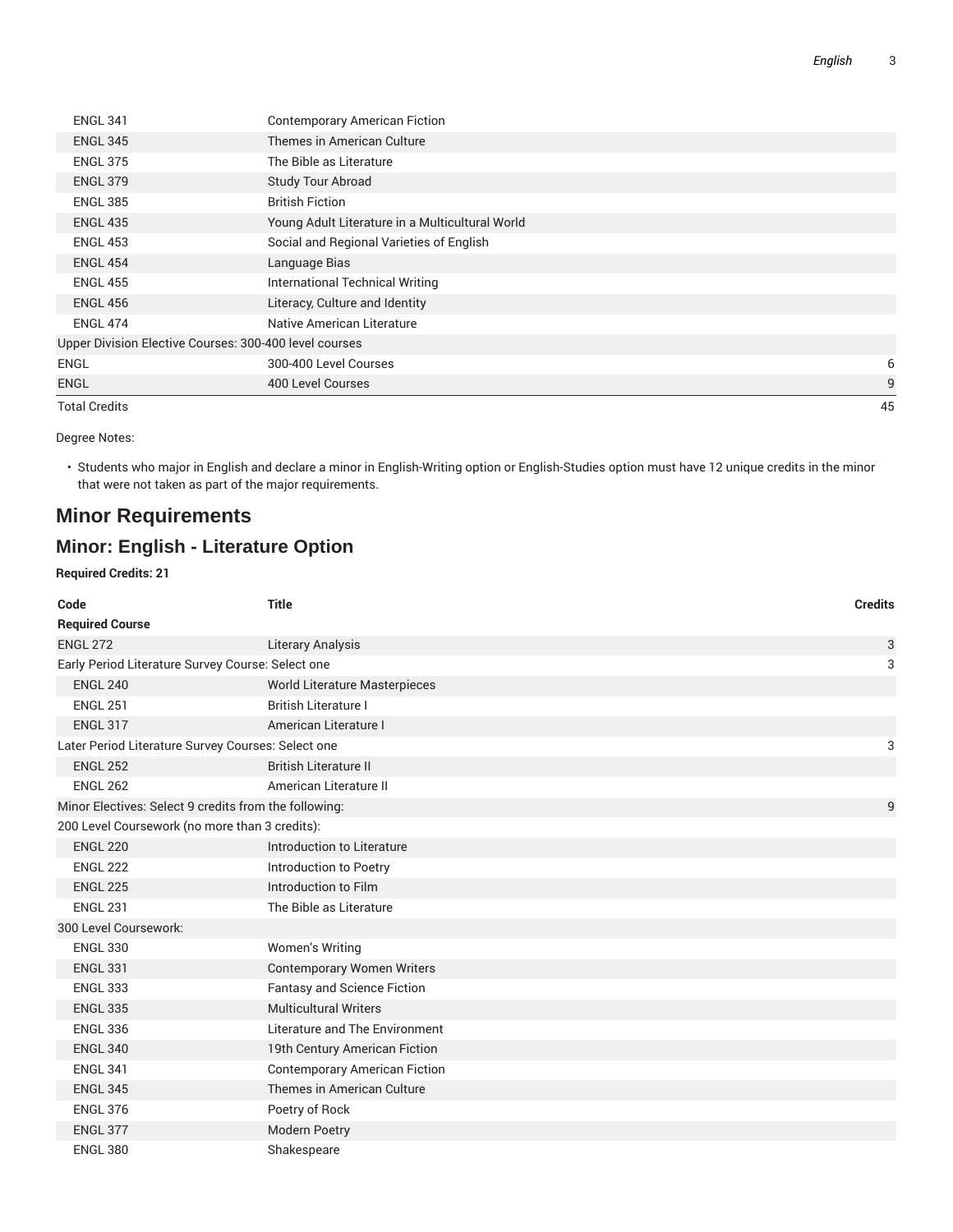| <b>ENGL 381</b>                                      | American Road Book                              |    |
|------------------------------------------------------|-------------------------------------------------|----|
| <b>ENGL 382</b>                                      | Film Genres and Styles                          |    |
| <b>ENGL 385</b>                                      | <b>British Fiction</b>                          |    |
| <b>ENGL 389</b>                                      | <b>Non-fiction Prose</b>                        |    |
| 400 Level Coursework (must take at least 3 credits): |                                                 |    |
| <b>ENGL 435</b>                                      | Young Adult Literature in a Multicultural World |    |
| <b>ENGL 471</b>                                      | American Realistic Literature                   |    |
| <b>ENGL 472</b>                                      | 20th Century American Writers                   |    |
| <b>ENGL 474</b>                                      | <b>Native American Literature</b>               |    |
| <b>ENGL 476</b>                                      | Topics in American Literature                   |    |
| <b>ENGL 480</b>                                      | <b>Medieval Literature</b>                      |    |
| <b>ENGL 482</b>                                      | Renaissance Literature                          |    |
| <b>ENGL 483</b>                                      | Topics in British Literature                    |    |
| <b>ENGL 485</b>                                      | 18th Century Literature                         |    |
| <b>ENGL 486</b>                                      | Romantic Literature                             |    |
| Writing Elective: Select from the following:         |                                                 | 3  |
| <b>ENGL 322</b>                                      | Writing and the Creative Process                |    |
| <b>ENGL 323</b>                                      | <b>Creative Writing</b>                         |    |
| <b>ENGL 358</b>                                      | Writing in the Humanities and Social Sciences   |    |
| <b>ENGL 423</b>                                      | <b>Creative Writing Studio</b>                  |    |
| <b>Total Credits</b>                                 |                                                 | 21 |

### **Minor Requirements and Notes**

• A minimum of 8 credits must be taken at NDSU.

• Students who major in English and declare a minor in English-Literature option must have 12 unique credits in the minor that were not taken as part of the major requirements.

# **Minor Requirements**

### **Minor: English - Writing Option**

### **Minor Requirements**

**Required Credits: 21**

| Code                                  | Title                                         | <b>Credits</b> |
|---------------------------------------|-----------------------------------------------|----------------|
| <b>Required Course</b>                |                                               |                |
| <b>ENGL 275</b>                       | Introduction to Writing Studies               | 3              |
| Electives: Select from the following: |                                               | 15             |
| <b>ENGL 301</b>                       | Peer Tutoring and Writing in the Disciplines  |                |
| <b>ENGL 313</b>                       | <b>Literary Publications II</b>               |                |
| <b>ENGL 320</b>                       | <b>Business and Professional Writing</b>      |                |
| <b>ENGL 321</b>                       | Writing in the Technical Professions          |                |
| <b>ENGL 322</b>                       | Writing and the Creative Process              |                |
| <b>ENGL 323</b>                       | <b>Creative Writing</b>                       |                |
| <b>ENGL 324</b>                       | Writing in the Sciences                       |                |
| <b>ENGL 325</b>                       | Writing in the Health Professions             |                |
| <b>ENGL 326</b>                       | Writing in the Design Professions             |                |
| <b>ENGL 357</b>                       | Visual Culture and Language                   |                |
| <b>ENGL 358</b>                       | Writing in the Humanities and Social Sciences |                |
| <b>ENGL 413</b>                       | <b>Literary Publications III</b>              |                |
| <b>ENGL 423</b>                       | <b>Creative Writing Studio</b>                |                |
| <b>ENGL 455</b>                       | International Technical Writing               |                |
| <b>ENGL 456</b>                       | Literacy, Culture and Identity                |                |
| <b>ENGL 457</b>                       | Electronic Communication                      |                |